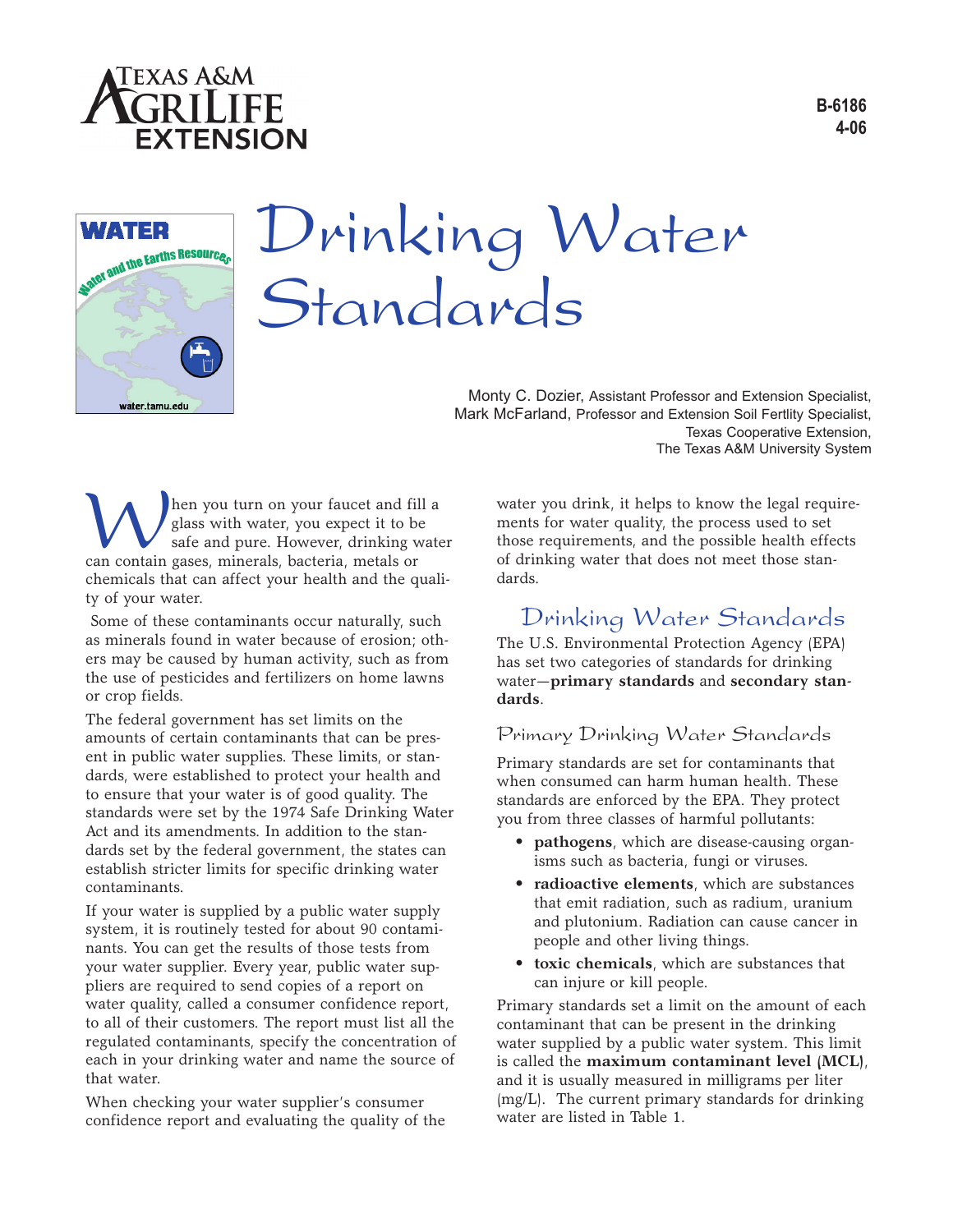### Secondary Drinking Water Standards

Secondary standards regulate contaminants that are a nuisance but do not harm your health. These standards regulate contaminants that cause offensive taste, odor, color, corrosion, foaming or staining. The standard is called the **secondary maximum contaminant level (SMCL)**.

Although secondary standards are not enforced, they provide guidelines for governmental and other entities wanting to provide communities with the best quality water possible. Table 2 lists the current secondary standards for drinking water.

# How Standards are Set

When developing primary standards for drinking water contaminants, the EPA uses three criteria:

- whether the contaminant harms your health,
- whether it is detectable in drinking water, and
- whether it is known to occur in drinking water.

In setting primary standards for a drinking water contaminant, the government first looks at the research conducted on that contaminant. Most of that research has been done on animals, but some studies have been done on humans or on disease outbreaks in humans. Experts use this information to estimate the amount of a contaminant that may be harmful in drinking water.

The levels of contaminants found in drinking water are seldom high enough to cause health effects that are *acute*—that is, those that occur within hours or days of ingesting a contaminant. Thus, health officials are most concerned about *chronic* health effects, which are those that occur when a contaminant is consumed at levels above the MCL over an extended period. Examples of chronic health effects include cancer, miscarriages, birth defects, organ damage and nervous system disorders.

In addition, when setting the standards for drinking water, regulators treat cancer-causing substances (carcinogens) differently from contaminants that cause other health effects.

# Noncancerous Chemicals

For chemicals that cause adverse health effects other than cancer, officials determine the daily amount of a substance that a person can safely ingest over a lifetime. This amount is called the **acceptable daily intake (ADI)**. Scientists consider this level to be not harmful to your health. The level includes a conservative margin of safety.

Regulators use the acceptable daily intake to establish a goal for the amount a person can drink safely over a lifetime. This lifetime amount is called the **maximum contaminant level goal (MCLG)**. This goal is based entirely on health considerations and is set at a level so as to cause no harm to a person's health.

Although the lifetime goal level is not enforced by the EPA, regulators use it to set drinking water standards that are enforceable.

Once the lifetime goal for a contaminant is established, the EPA sets a **maximum contaminant level (MCL)** for that substance in drinking water. The MCL is the primary standard enforced by the EPA.

The MCL is set as close as possible to the lifetime goal level. However, when setting the MCL standard, regulators consider, in addition to health effects, the feasibility and the combined costs of analyzing water for a contaminant and for treating water to remove the contaminant. Therefore, the MCL (the maximum allowable level in a sample of water) is often less stringent than the MCLG (the maximum level of consumption over a person's lifetime).

# Cancer-Causing Chemicals

When setting primary standards for chemicals that are believed to cause cancer, regulators assume that no concentration is safe. Therefore, the lifetime goal—the MCLG—is set at zero. However, because a zero level is not always possible to achieve, regulators estimate toxicity by calculating a figure called a risk estimate.

In theory, any concentration of a carcinogen in your drinking water may cause cancer. However, at very low concentrations, the risk of cancer becomes so small that it is considered negligible. Regulators must decide what level of risk is acceptable. It may be one excess cancer in 10,000 persons or one excess cancer in 1 million persons exposed over a lifetime (70 years). The concentration of a contaminant estimated to cause this "acceptable level" of risk is the risk estimate.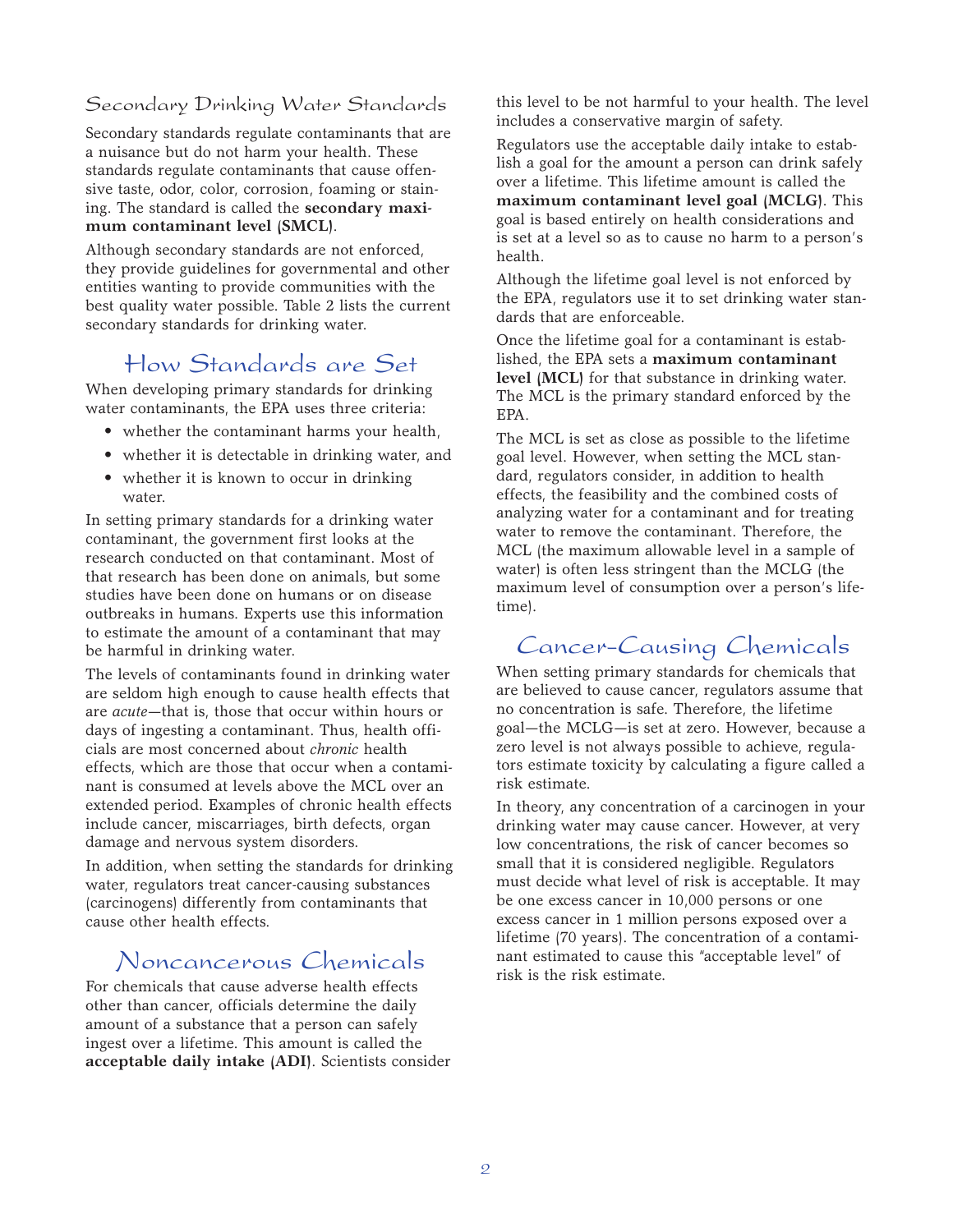# Drinking Water Standards Are Not Absolute

Current drinking water standards do not guarantee that the glass of water you draw from your tap will be absolutely safe and pure. There are no guarantees that it is totally risk-free, for several reasons:

- The process used to set drinking water standards is imperfect and rarely based on conclusive studies conducted on humans.
- Very little research is available on the health effects of drinking small amounts of chemicals over long periods.
- Regulatory decisions are often complicated by economic, political and social considerations.
- The standards also consider the possible presence of other chemicals, which may increase or decrease the toxicity of the contaminant.

The standards do reflect sound scientific judgment and are based on the best and most current knowledge available. They also include margins of safety to reduce adverse health effects and protect human health.

## Current Drinking Water Standards

The EPA has set maximum levels for more than 90 contaminants, including:

- pesticides, such as atrazine and alachlor,
- trihalomethanes, which are chemical compounds that can be formed during the chlorination of drinking water,
- organic chemicals, which are compounds derived from living organisms (animals or plants), such as benzene and polychlorinated biphenyls,
- inorganic contaminants, which are substances not derived from living organisms, such as arsenic and lead,
- microbial contaminants, which are microorganisms such as bacteria and viruses, and
- radionuclides, which are substances that are radioactive.

The EPA also reviews other contaminants that are present in drinking water but are not currently regulated by either state or federal standards. The contaminants are placed on the EPA's "contaminant candidate list," and research is conducted on them

to determine whether they need to be regulated or whether more research is needed to make a sound, scientific decision.

The status of all the currently regulated contaminants is reviewed by the EPA every 6 years.

# State Responsibilities

The responsibility for enforcing the EPA's drinking water standards falls to regulatory officials at the state level. A state may set its own standards in addition to the federal EPA standards, but they cannot be less stringent than the EPA's. In Texas, the state agency that regulates drinking water standards is the Texas Commission on Environmental Quality (TCEQ).

Ultimately, public water suppliers are responsible for the quality of water they deliver to their customers. These water suppliers maintain water distribution systems, routinely test and treat the water and provide reports of water quality to the TCEQ. Through this testing and treatment process, public water suppliers work to provide safe and high quality water to the customers they serve.

# When the Water is Contaminated

At times, a water supply system may violate the drinking water standard for a contaminant or series of contaminants. When such a violation occurs, the public water supply system must notify its customers, telling them:

- what the violation is,
- what the violation actually means to a person using the water, and
- how the system is responding or will respond to correct the violation.

If consuming water from the system would harm human health, the water supply system must use television, radio and newspapers to inform the public as quickly as possible. The announcement may include advice on how customers may treat the water, such as boiling, to make it safe to use.

The water supplier also may choose to distribute more in-depth information to its customers through the mail or as part of its water billing process.

**Remember to review the annual quality report on your water.** This annual report is referred to as the consumer confidence report or CCR. Contact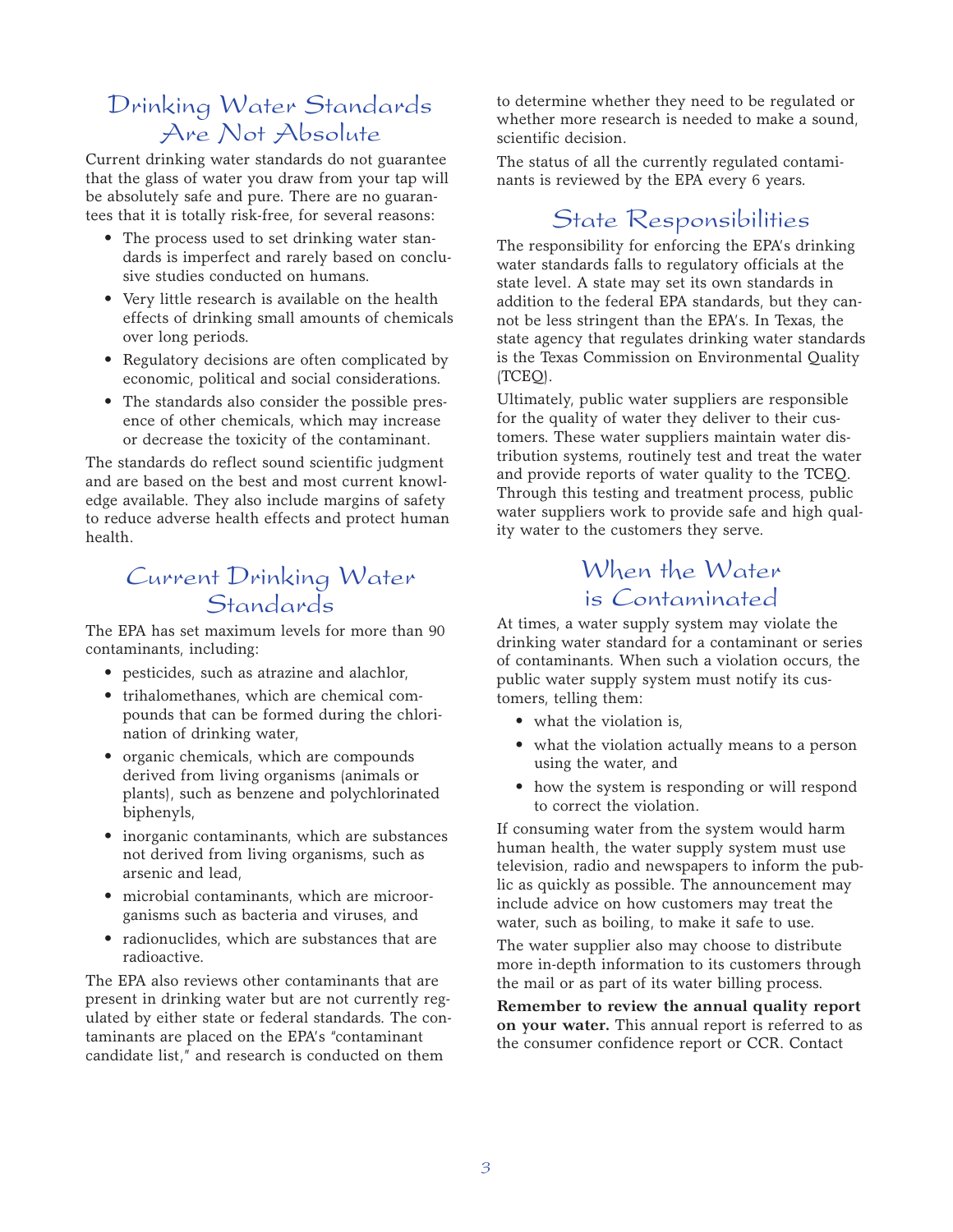your water supplier if you have not received a copy of the CCR for your water supply system.

If you use a private water well, neither the federal nor state government regulates the quality of your water. As a minimum precaution, it is recommended that you test your well water every 2 to 3 years for bacteria and nitrate. You should also have your water tested if a pesticide or fertilizer spill occurs near your well or if the taste, smell, clarity or color of the water changes.

For information on private well water testing, contact your local office of Texas Cooperative Extension or the Texas Department of State Health Services.

Whether you receive your water from a public water supply or from a private source, there are athome treatment techniques you can use to improve the quality of your water. For a list of treatment

alternatives for various water quality concerns, see Extension publication L-5450, *Solving Water Quality Problems in the Home*.

Texas Cooperative Extension also has developed a series of publications on individual contaminants such as nitrate, lead and bacteria. This series is entitled *Drinking Water Problems* and is available from the Extension Bookstore Web site at http://tcebookstore.org.

More information on individual water quality contaminants is available from Extension publications SCS-2002-10, *Description of Water Analysis Parameters*, and E-176, *What's In My Water?* These and other water-related publications may be viewed on or ordered from the TCE Bookstore Web site or the Web site of the Texas A&M Soil and Crop Sciences Department at http://soilcrop.tamu.edu.

#### **Table 1. Primary Standards for Drinking Water in the United States.**

**Legend:** D = disinfectant DBP = disinfection byproduct IOC = inorganic chemical M = microorganism<br>R = radionuclides OC = organic chemical MFL = milllion fibers per liter

 $MFL =$  milllion fibers per liter

|            | Contaminant                               | Maximum level <sup>1</sup><br>or treatment<br>technique <sup>1</sup> (mg/L) <sup>2</sup> | Potential health effects from<br>exposure above the MCL                                     | <b>Common sources of contaminant</b><br>in drinking water                                                                               | <b>Public health</b><br>goal |
|------------|-------------------------------------------|------------------------------------------------------------------------------------------|---------------------------------------------------------------------------------------------|-----------------------------------------------------------------------------------------------------------------------------------------|------------------------------|
| OC         | Acrylamide                                | TT <sup>8</sup>                                                                          | Nervous system or blood problems                                                            | Added to water during sewage/wastewater<br>increased risk of cancer treatment                                                           | zero                         |
| <b>OC</b>  | Alachlor                                  | 0.002                                                                                    | Eye, liver, kidney or spleen problems;<br>anemia: increased risk of cancer                  | Runoff from herbicide used on row crops                                                                                                 | zero                         |
| R          | Alpha particles                           | 15 picocuries<br>per liter (pCi/L)                                                       | Increased risk of cancer                                                                    | Erosion of natural deposits of certain<br>minerals that are radioactive and may<br>emit a form of radiation known as<br>alpha radiation | zero                         |
| <b>IOC</b> | Antimony                                  | 0.006                                                                                    | Increase in blood cholesterol: decrease<br>in blood sugar                                   | Discharge from petroleum refineries;<br>fire retardants; ceramics; electronics;<br>solder                                               | 0.006                        |
| <b>IOC</b> | Arsenic                                   | 0.010 as of 1/23/06                                                                      | Skin damage or problems with<br>circulatory systems; may increase risk<br>of getting cancer | Erosion of natural deposits; runoff<br>from orchards, runoff from glass and<br>electronics production wastes                            | $\Omega$                     |
| <b>IOC</b> | Asbestos<br>(fibers $>10$<br>micrometers) | 7 MFL                                                                                    | Increased risk of developing benign<br>intestinal polyps                                    | Decay of asbestos cement in water<br>mains; erosion of natural deposits                                                                 | 7 MFL                        |
| OC         | Atrazine                                  | 0.003                                                                                    | Cardiovascular system or reproductive<br>problems                                           | Runoff from herbicide used on row crops                                                                                                 | 0.003                        |
| <b>IOC</b> | Barium                                    | $\mathfrak{p}$                                                                           | Increase in blood pressure                                                                  | Discharge of drilling wastes; discharge<br>from metal refineries; erosion of natural<br>deposits                                        | $\mathfrak{p}$               |
| OC         | Benzene                                   | 0.005                                                                                    | Anemia; decrease in blood platelets;<br>increased risk of cancer                            | Discharge from factories; leaching from<br>gas storage tanks and landfills                                                              | zero                         |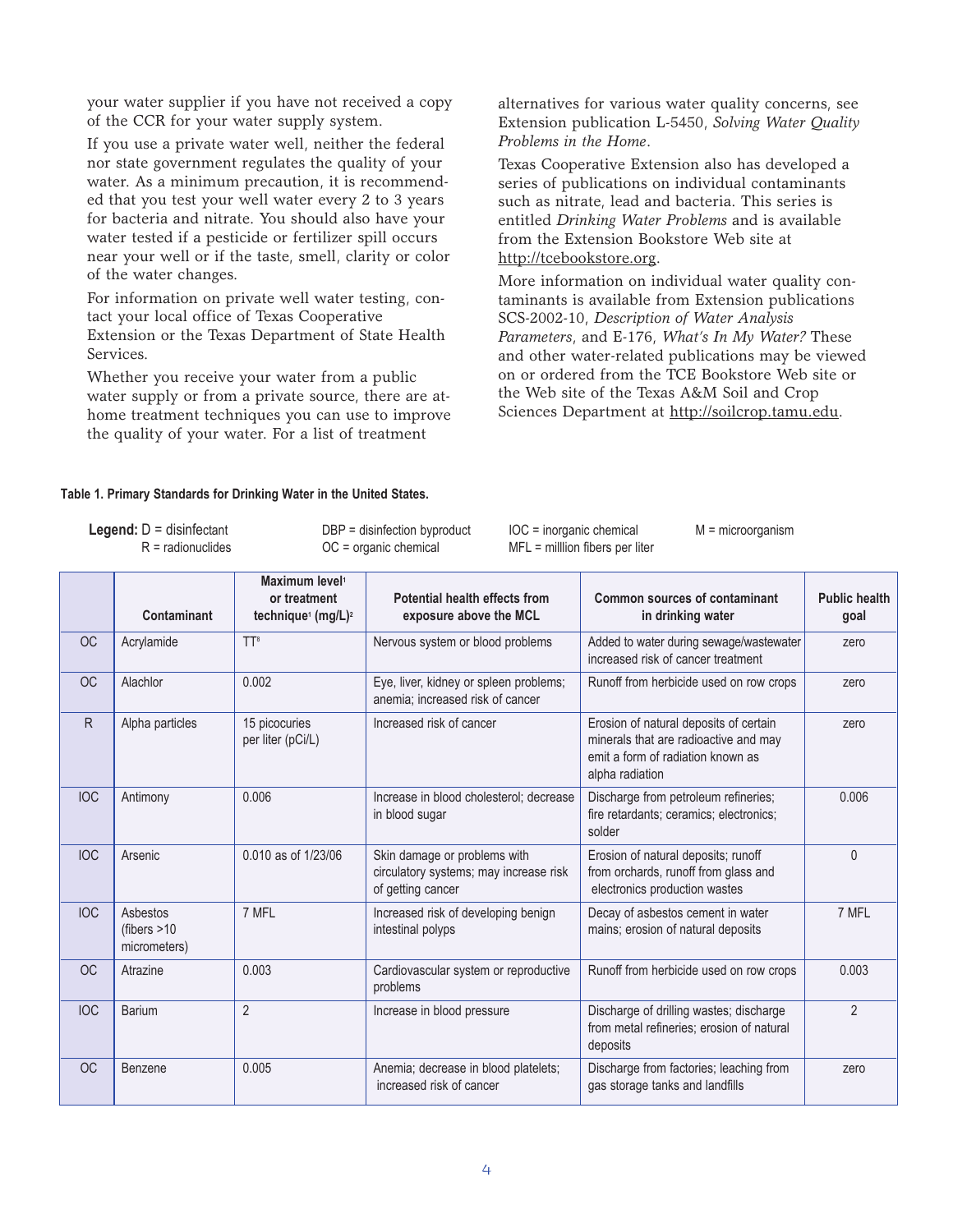|            | <b>Contaminant</b>                        | Maximum level <sup>1</sup><br>or treatment<br>technique <sup>1</sup> (mg/L) <sup>2</sup> | <b>Potential health effects from</b><br>exposure above the MCL                                                                                                                                                                        | <b>Common sources of contaminant</b><br>in drinking water                                                                                                    | <b>Public health</b><br>goal |
|------------|-------------------------------------------|------------------------------------------------------------------------------------------|---------------------------------------------------------------------------------------------------------------------------------------------------------------------------------------------------------------------------------------|--------------------------------------------------------------------------------------------------------------------------------------------------------------|------------------------------|
| <b>OC</b>  | Benzo(a)pyrene<br>(PAHs)                  | 0.0002                                                                                   | Reproductive difficulties; increased<br>risk of cancer                                                                                                                                                                                | Leaching from linings of water storage<br>tanks and distribution lines                                                                                       | zero                         |
| <b>IOC</b> | Beryllium                                 | 0.004                                                                                    | Intestinal lesions                                                                                                                                                                                                                    | Discharge from metal refineries and<br>coal-burning factories; discharge from<br>electrical, aerospace and defense<br>industries                             | 0.004                        |
| R          | Beta particles and<br>photon emitters     | 4 millirems per year                                                                     | Increased risk of cancer                                                                                                                                                                                                              | Decay of natural and man-made deposits<br>of certain minerals that are radioactive<br>and may emit forms of radiation known<br>as photons and beta radiation | zero                         |
| <b>DBP</b> | <b>Bromate</b>                            | 0.010                                                                                    | Increased risk of cancer                                                                                                                                                                                                              | Byproduct of drinking water disinfection                                                                                                                     | zero                         |
| <b>IOC</b> | Cadmium                                   | 0.005                                                                                    | Kidney damage                                                                                                                                                                                                                         | Corrosion of galvanized pipes; erosion<br>of natural deposits; discharge from metal<br>refineries; runoff from waste batteries<br>and paints                 | 0.005                        |
| <b>OC</b>  | Carbofuran                                | 0.04                                                                                     | Problems with blood, nervous system<br>or reproductive system                                                                                                                                                                         | Leaching of soil fumigant used on rice<br>and alfalfa                                                                                                        | 0.04                         |
| <b>OC</b>  | Carbon tetrachloride                      | 0.005                                                                                    | Liver problems; increased risk of cancer                                                                                                                                                                                              | Discharge from chemical plants and<br>other industrial activities                                                                                            | zero                         |
| D          | Chloramines (as(Cl2)                      | $MRDL=4.01$                                                                              | Eye/nose irritation; stomach discomfort,<br>anemia                                                                                                                                                                                    | Water additive used to control microbes                                                                                                                      | MRDGL=41                     |
| <b>OC</b>  | Chlordane                                 | 0.002                                                                                    | Liver or nervous system problems;<br>increased risk of cancer                                                                                                                                                                         | Residue of banned termiticide                                                                                                                                | zero                         |
| D          | Chlorine (as Cl2)                         | $MRDL=4.01$                                                                              | Eye/nose irritation; stomach discomfort                                                                                                                                                                                               | Water additive used to control microbes                                                                                                                      | MRDGL=41                     |
| D          | Chlorine dioxide<br>(as $ClO2$ )          | $MRDL=0.81$                                                                              | Anemia; infants and young children:<br>nervous system effects                                                                                                                                                                         | Water additive used to control microbes                                                                                                                      | $MRDGL=0.81$                 |
| <b>DBP</b> | Chlorite                                  | 1.0                                                                                      | Anemia; infants and young children:<br>nervous system effects                                                                                                                                                                         | Byproduct of drinking water disinfection                                                                                                                     | 0.8                          |
| <b>OC</b>  | Chlorobenzene                             | 0.1                                                                                      | Liver or kidney problems                                                                                                                                                                                                              | Discharge from chemical and agricultural<br>chemical factories                                                                                               | 0.1                          |
| <b>IOC</b> | Chromium (total)                          | 0.1                                                                                      | Allergic dermatitis                                                                                                                                                                                                                   | Discharge from steel and pulp mills;<br>erosion of natural deposit                                                                                           | 0.1                          |
| <b>IOC</b> | Copper                                    | TT <sup>7</sup> ; Action Level = $1.3$                                                   | Short-term exposure: gastrointestinal<br>distress. Long-term exposure: liver or<br>kidney damage. People with Wilson's<br>disease should consult their doctors if<br>the amount of copper in their water<br>exceeds the action level. | Corrosion of household plumbing<br>systems; erosion of natural deposits                                                                                      | 1.3                          |
| M          | Cryptosporidium                           | TT <sup>3</sup>                                                                          | Gastrointestinal illness (diarrhea,<br>vomiting, cramps)                                                                                                                                                                              | Human and animal fecal waste                                                                                                                                 | zero                         |
| <b>IOC</b> | Cyanide<br>(as free cyanide)              | 0.2                                                                                      | Nerve damage or thyroid problems                                                                                                                                                                                                      | Discharge from steel/metal factories;<br>discharge from plastic and fertilizer<br>factories                                                                  | 0.2                          |
| OC         | $2,4-D$                                   | 0.07                                                                                     | Kidney, liver or adrenal gland problems                                                                                                                                                                                               | Runoff from herbicide used on row crops                                                                                                                      | 0.07                         |
| <b>OC</b>  | Dalapon                                   | 0.2                                                                                      | Minor kidney changes                                                                                                                                                                                                                  | Runoff from herbicide used on rights<br>of ways                                                                                                              | 0.2                          |
| OC         | 1,2-Dibromo-3-<br>chloropropane<br>(DBCP) | 0.0002                                                                                   | Reproductive difficulties; increased<br>risk of cancer                                                                                                                                                                                | Runoff/leaching from soil fumigant used<br>on soybeans, cotton, pineapples, and<br>orchards                                                                  | zero                         |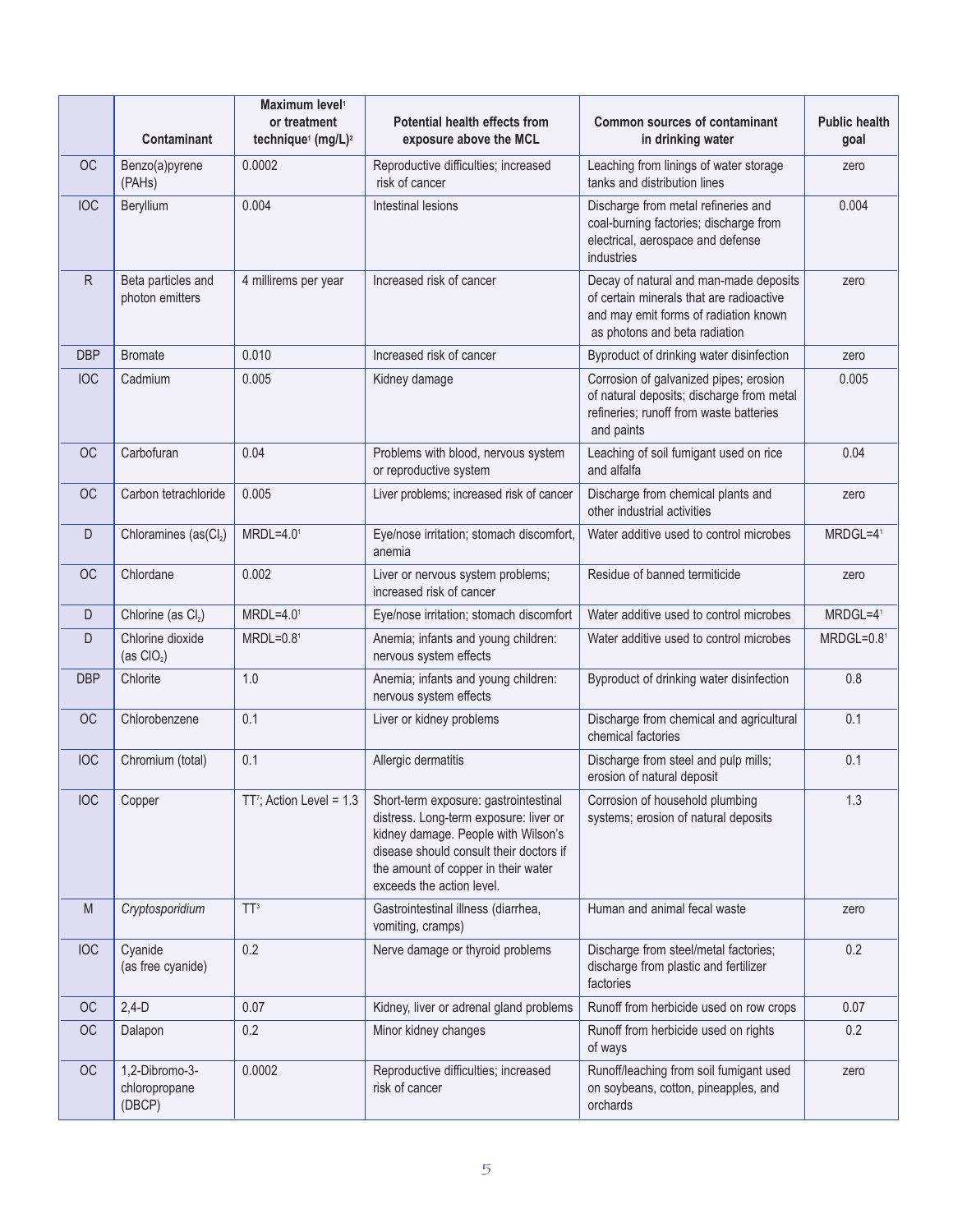|            | <b>Contaminant</b>                 | Maximum level <sup>1</sup><br>or treatment<br>technique <sup>1</sup> (mg/L) <sup>2</sup> | <b>Potential health effects from</b><br>exposure above the MCL                                                                  | <b>Common sources of contaminant</b><br>in drinking water                                         | <b>Public health</b><br>goal |
|------------|------------------------------------|------------------------------------------------------------------------------------------|---------------------------------------------------------------------------------------------------------------------------------|---------------------------------------------------------------------------------------------------|------------------------------|
| <b>OC</b>  | o-Dichlorobenzene                  | 0.6                                                                                      | Liver, kidney or circulatory system<br>problems                                                                                 | Discharge from industrial chemical<br>factories                                                   | 0.6                          |
| <b>OC</b>  | p-Dichlorobenzene                  | 0.075                                                                                    | Anemia; liver, kidney or spleen damage;<br>changes in blood                                                                     | Discharge from industrial chemical<br>factories                                                   | 0.075                        |
| <b>OC</b>  | 1,2-Dichloroethane                 | 0.005                                                                                    | Increased risk of cancer                                                                                                        | Discharge from industrial chemical<br>factories                                                   | zero                         |
| OC         | 1,1-Dichloroethylene               | 0.007                                                                                    | Liver problems                                                                                                                  | Discharge from industrial chemical<br>factories                                                   | 0.007                        |
| OC         | $cis-1,2$ -<br>Dichloroethylene    | 0.07                                                                                     | Liver problems                                                                                                                  | Discharge from industrial chemical<br>factories                                                   | 0.07                         |
| <b>OC</b>  | trans- $1,2$ -<br>Dichloroethylene | 0.1                                                                                      | Liver problems                                                                                                                  | Discharge from industrial chemical<br>factories                                                   | 0.1                          |
| <b>OC</b>  | Dichloromethane                    | 0.005                                                                                    | Liver problems; increased risk of cancer                                                                                        | Discharge from drug and chemical<br>factories                                                     | zero                         |
| OC         | 1,2-Dichloropropane                | 0.005                                                                                    | Increased risk of cancer                                                                                                        | Discharge from industrial chemical<br>factories                                                   | zero                         |
| OC         | Di(2-ethylhexyl)<br>adipate        | 0.4                                                                                      | Weight loss, liver problems or possible<br>reproductive difficulties                                                            | Discharge from chemical<br>factories                                                              | 0.4                          |
| <b>OC</b>  | Di(2-ethylhexyl)<br>phthalate      | 0.006                                                                                    | Reproductive difficulties; liver problems;<br>increased risk of cancer                                                          | Discharge from rubber and chemical<br>factories                                                   | zero                         |
| <b>OC</b>  | Dinoseb                            | 0.007                                                                                    | Reproductive difficulties                                                                                                       | Runoff from herbicide used on soybeans<br>and vegetables                                          | 0.007                        |
| OC         | Dioxin (2,3,7,8-<br>TCDD)          | 0.00000003                                                                               | Reproductive difficulties; increased risk<br>of cancer                                                                          | Emissions from waste incineration and<br>other combustion; discharge from<br>chemical factories   | zero                         |
| <b>OC</b>  | Diquat                             | 0.02                                                                                     | Cataracts                                                                                                                       | Runoff from herbicide use                                                                         | 0.02                         |
| OC         | Endothall                          | 0.1                                                                                      | Stomach and intestinal problems                                                                                                 | Runoff from herbicide use                                                                         | 0.1                          |
| OC         | Endrin                             | 0.002                                                                                    | Liver problems                                                                                                                  | Residue of banned insecticide                                                                     | 0.002                        |
| OC         | Epichlorohydrin                    | $TT^8$                                                                                   | Increased cancer risk and, over a long<br>period, stomach problems                                                              | Discharge from industrial chemical<br>factories; an impurity of some water<br>treatment chemicals | zero                         |
| <b>OC</b>  | Ethylbenzene                       | 0.7                                                                                      | Liver or kidney problems                                                                                                        | Discharge from petroleum refineries                                                               | zero                         |
| <b>OC</b>  | Ethylene dibromide                 | 0.00005                                                                                  | Problems with liver, stomach,<br>reproductive system or kidneys;<br>increased risk of cancer                                    | Discharge from petroleum refineries                                                               | zero                         |
| <b>IOC</b> | Fluoride                           | 4.0                                                                                      | Bone disease (pain and tenderness<br>of the bones); children may get mottled<br>teeth from fertilizer and aluminum<br>factories | Water additive that promotes strong teeth;<br>erosion of natural deposits; discharge              | 4.0                          |
| M          | Giardia lamblia                    | TT <sup>3</sup>                                                                          | Gastrointestinal illness (such as<br>diarrhea, vomiting, cramps)                                                                | Human and animal fecal waste                                                                      | zero                         |
| OC         | Glyphosate                         | 0.7                                                                                      | Kidney problems; reproductive difficulties                                                                                      | Runoff from herbicide use                                                                         | 0.7                          |
| <b>DBP</b> | Haloacetic acids<br>(HAA5)         | 0.060                                                                                    | Increased risk of cancer                                                                                                        | Byproduct of drinking water disinfection                                                          | n/a <sup>6</sup>             |
| <b>OC</b>  | Heptachlor                         | 0.0004                                                                                   | Liver damage; increased risk of cancer                                                                                          | Residue of banned termiticide                                                                     | zero                         |
| OC         | Heptachlor epoxide                 | 0.0002                                                                                   | Liver damage; increased risk of cancer                                                                                          | Breakdown of heptachlor                                                                           | zero                         |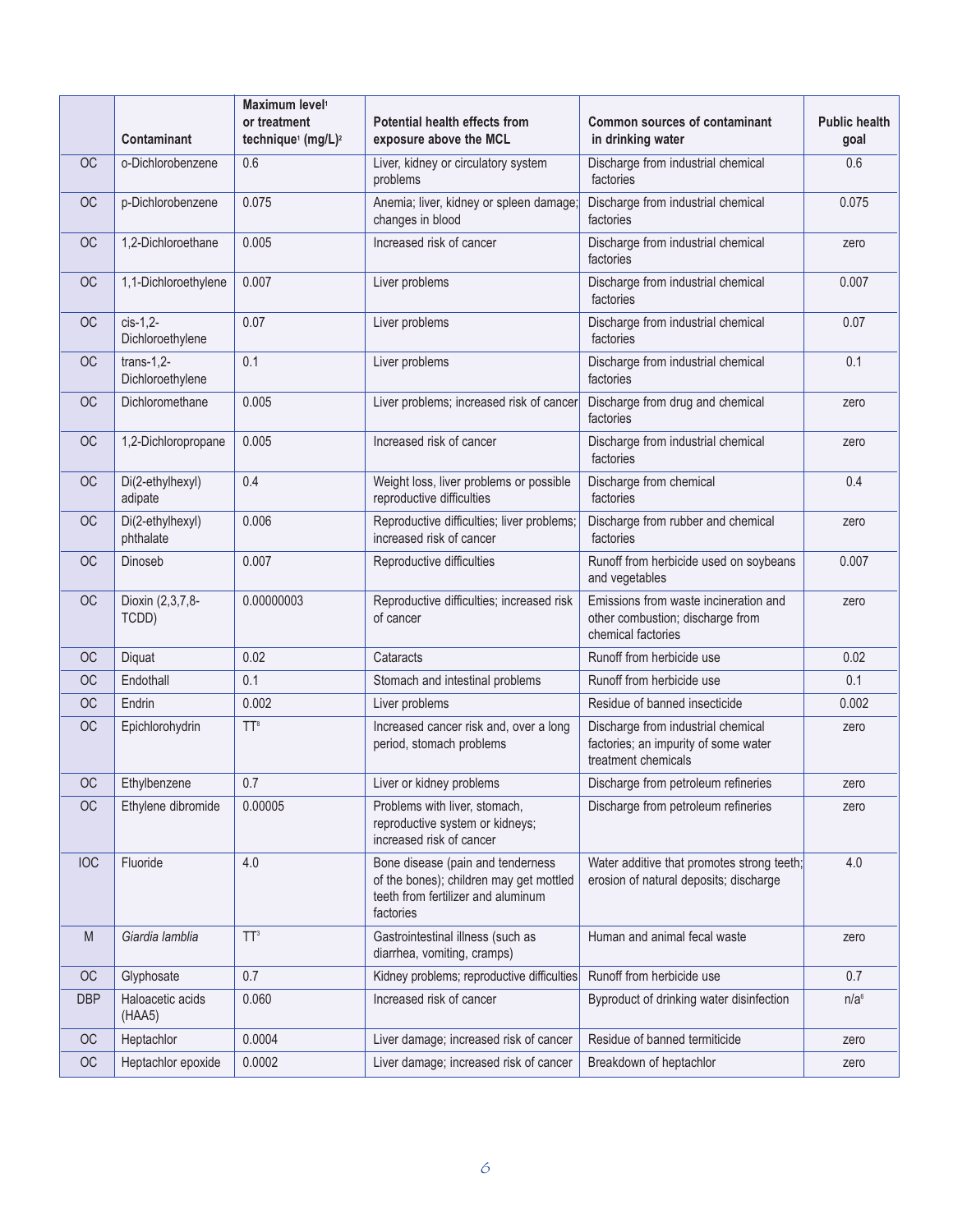|              | Contaminant                                | Maximum level <sup>1</sup><br>or treatment<br>technique <sup>1</sup> (mg/L) <sup>2</sup> | <b>Potential health effects from</b><br>exposure above the MCL                                                                                                                                                                             | <b>Common sources of contaminant</b><br>in drinking water                                                       | <b>Public health</b><br>goal |
|--------------|--------------------------------------------|------------------------------------------------------------------------------------------|--------------------------------------------------------------------------------------------------------------------------------------------------------------------------------------------------------------------------------------------|-----------------------------------------------------------------------------------------------------------------|------------------------------|
| M            | Heterotrophic plate<br>count (HPC)         | TT <sup>3</sup>                                                                          | HPC has no health effects; it is<br>an analytic method used to measure<br>the variety of bacteria that are common<br>in water. The lower the concentration of<br>bacteria in drinking water, the better<br>maintained the water system is. | HPC measures a range of bacteria that<br>are naturally present in the environment.                              | n/a                          |
| <b>OC</b>    | Hexachlorobenzene                          | 0.001                                                                                    | Liver or kidney problems; reproductive<br>difficulties; increased risk of cancer                                                                                                                                                           | Discharge from metal refineries and<br>agricultural chemical factories                                          | zero                         |
| <b>OC</b>    | Hexachlorocyclo-<br>pentadiene             | 0.05                                                                                     | Kidney or stomach problems                                                                                                                                                                                                                 | Discharge from chemical factories                                                                               | 0.05                         |
| <b>IOC</b>   | Lead                                       | TT <sup>7</sup> ;<br>Action Level = $0.015$                                              | Infants and children: delays in physical<br>or mental development; children<br>could show slight deficits in attention<br>span and learning abilities. Adults:<br>kidney problems; high blood pressure                                     | Corrosion of household plumbing<br>systems; erosion of natural deposits                                         | zero                         |
| M            | Legionella                                 | TT <sup>3</sup>                                                                          | Legionnaire's disease, a type of<br>pneumonia                                                                                                                                                                                              | Found naturally in water; multiplies<br>in heating systems                                                      | zero                         |
| <b>OC</b>    | Lindane                                    | 0.0002                                                                                   | Liver of kidney problems                                                                                                                                                                                                                   | Runoff/leaching from insecticide used on<br>cattle, lumber, gardens                                             | 0.0002                       |
| <b>IOC</b>   | Mercury (inorganic)                        | 0.002                                                                                    | Kidney damage                                                                                                                                                                                                                              | Erosion of natural deposits; discharge<br>from refineries and factories; runoff from<br>landfills and croplands | 0.002                        |
| <b>OC</b>    | Methoxychlor                               | 0.04                                                                                     | Reproductive difficulties                                                                                                                                                                                                                  | Runoff/leaching from insecticide used on<br>fruits, vegetables, alfalfa, livestock                              | 0.04                         |
| <b>IOC</b>   | Nitrate (measured<br>as nitrogen)          | 10                                                                                       | Infants under 6 months old who drink<br>water containing nitrate in excess of<br>the MCL could become seriously ill<br>and, if untreated, may die. Symptoms<br>include shortness of breath and<br>blue-baby syndrome.                      | Runoff from fertilizer use; leaching<br>from septic tanks, sewage; erosion<br>of natural deposits               | 10                           |
| <b>IOC</b>   | Nitrite (measured<br>as nitrogen)          | $\mathbf{1}$                                                                             | Infants under 6 months old who drink<br>water containing nitrate in excess of<br>the MCL could become seriously ill<br>and, if untreated, may die. Symptoms<br>include shortness of breath and<br>blue-baby syndrome.                      | Runoff from fertilizer use; leaching from<br>septic tanks, sewage; erosion of natural<br>deposits               | $\mathbf{1}$                 |
| <b>OC</b>    | Oxamyl (Vydate)                            | 0.2                                                                                      | Slight nervous system effects                                                                                                                                                                                                              | Runoff/leaching from insecticide used on<br>apples, potatoes and tomatoes                                       | 0.2                          |
| OC           | Pentachlorophenol                          | 0.001                                                                                    | Liver or kidney problems; increased<br>cancer risk                                                                                                                                                                                         | Discharge from wood-preserving<br>factories                                                                     | zero                         |
| OC           | Picloram                                   | 0.5                                                                                      | Liver problems                                                                                                                                                                                                                             | Herbicide runoff                                                                                                | 0.5                          |
| <b>OC</b>    | Polychlorinated<br>biphenyls (PCBs)        | 0.0005                                                                                   | Skin changes; thymus gland problems;<br>immune deficiencies; reproductive or<br>nervous system difficulties; increased<br>risk of cancer                                                                                                   | Runoff from landfills; discharge<br>of waste chemicals                                                          | zero                         |
| $\mathsf{R}$ | Radium 226 and<br>Radium 228<br>(combined) | 5 pCi/L                                                                                  | Increased risk of cancer                                                                                                                                                                                                                   | Erosion of natural deposits                                                                                     | zero                         |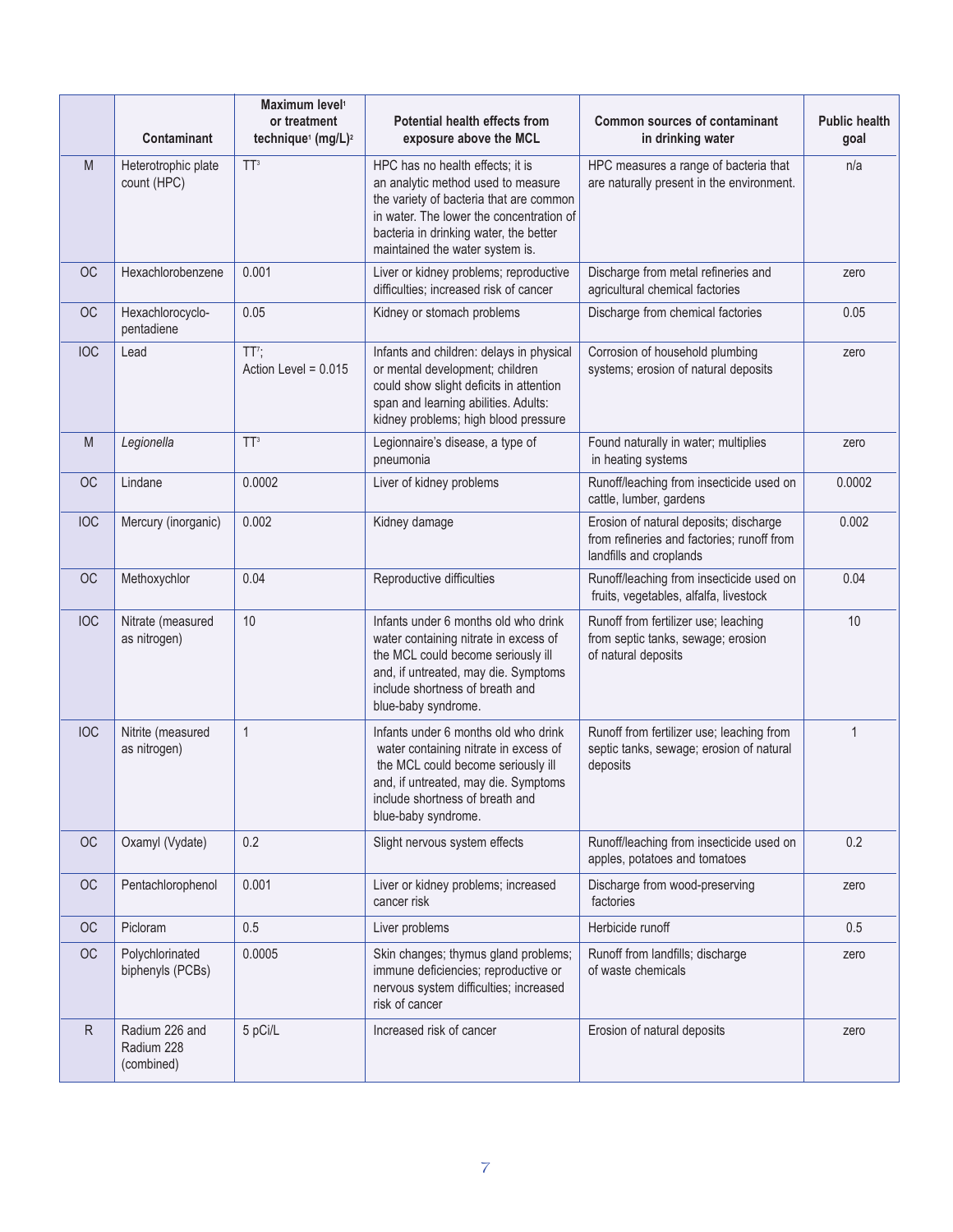|              | <b>Contaminant</b>                                                  | Maximum level <sup>1</sup><br>or treatment<br>technique <sup>1</sup> (mg/L) <sup>2</sup> | Potential health effects from<br>exposure above the MCL                                                                                                                                                                                                                                                                                                                                                                                                    | <b>Common sources of contaminant</b><br>in drinking water                                                                                                | <b>Public health</b><br>goal |
|--------------|---------------------------------------------------------------------|------------------------------------------------------------------------------------------|------------------------------------------------------------------------------------------------------------------------------------------------------------------------------------------------------------------------------------------------------------------------------------------------------------------------------------------------------------------------------------------------------------------------------------------------------------|----------------------------------------------------------------------------------------------------------------------------------------------------------|------------------------------|
| <b>IOC</b>   | Selenium                                                            | 0.05                                                                                     | Hair or fingernail loss; numbness in<br>fingers or toes; circulatory problems                                                                                                                                                                                                                                                                                                                                                                              | Discharge from petroleum refineries;<br>erosion of natural deposits; discharge<br>from mines                                                             | 0.05                         |
| <b>OC</b>    | Simazine                                                            | 0.004                                                                                    | Problems with blood                                                                                                                                                                                                                                                                                                                                                                                                                                        | Herbicide runoff                                                                                                                                         | 0.004                        |
| <b>OC</b>    | Styrene                                                             | 0.1                                                                                      | Liver, kidney or circulatory system<br>problems                                                                                                                                                                                                                                                                                                                                                                                                            | Discharge from rubber and plastic<br>factories; leaching from landfills                                                                                  | 0.1                          |
| OC           | Tetrachloroethylene                                                 | 0.005                                                                                    | Liver problems; increased risk of cancer                                                                                                                                                                                                                                                                                                                                                                                                                   | Discharge from factories and dry-cleaners                                                                                                                | zero                         |
| <b>IOC</b>   | Thalium                                                             | 0.002                                                                                    | Hair loss; changes in blood; kidney,<br>intestine or liver problems                                                                                                                                                                                                                                                                                                                                                                                        | Leaching from ore-processing sites;<br>discharge from electronics, glass and<br>drug factories                                                           | 0.0005                       |
| <b>OC</b>    | Toulene                                                             | $\mathbf{1}$                                                                             | Nervous system, kidney or liver<br>problems                                                                                                                                                                                                                                                                                                                                                                                                                | Discharge from petroleum factories                                                                                                                       | $\mathbf{1}$                 |
| M            | <b>Total Coliforms</b><br>(including fecal<br>coliform and E. Coli) | $5.0\%$ <sup>4</sup>                                                                     | Not a health threat in itself; it is used to<br>indicate whether other potentially<br>harmful bacteria may be present <sup>5</sup>                                                                                                                                                                                                                                                                                                                         | Coliforms are naturally present in the<br>environment as well as in feces; fecal<br>coliforms and E. coli come only from<br>human and animal fecal waste | zero                         |
| <b>DBP</b>   | <b>Total Trihalomethanes</b><br>(TTHMs)                             | 0.10<br>0.080 after 12/31/03                                                             | Liver, kidney or central nervous system<br>problems; increased risk of cancer                                                                                                                                                                                                                                                                                                                                                                              | Byproduct of drinking water disinfection                                                                                                                 | n/a <sup>6</sup>             |
| <b>OC</b>    | Toxaphene                                                           | 0.003                                                                                    | Kidney, liver or thyroid problems;<br>increased risk of cancer                                                                                                                                                                                                                                                                                                                                                                                             | Runoff/leaching from insecticide<br>used on cotton and cattle                                                                                            | zero                         |
| OC           | $2,4,5$ -TP (Silvex)                                                | 0.05                                                                                     | Liver problems                                                                                                                                                                                                                                                                                                                                                                                                                                             | Residue of banned herbicide                                                                                                                              | 0.05                         |
| <b>OC</b>    | 1,2,4<br>Trichlorobenzene                                           | 0.07                                                                                     | Changes in adrenal glands                                                                                                                                                                                                                                                                                                                                                                                                                                  | Discharge from textile finishing factories                                                                                                               | 0.07                         |
| <b>OC</b>    | 1,1,1-Trichloroethane                                               | 0.2                                                                                      | Liver, nervous system or circulatory<br>problems                                                                                                                                                                                                                                                                                                                                                                                                           | Discharge from metal degreasing<br>sites and other factories                                                                                             | 0.20                         |
| OC           | 1,1,2-Trichloroethane                                               | 0.005                                                                                    | Liver, kidney or immune system<br>problems                                                                                                                                                                                                                                                                                                                                                                                                                 | Discharge from industrial chemical<br>factories                                                                                                          | 0.003                        |
| <b>OC</b>    | Trichloroethylene                                                   | 0.005                                                                                    | Liver problems; increased risk of cancer                                                                                                                                                                                                                                                                                                                                                                                                                   | Discharge from metal degreasing sites<br>and other factories                                                                                             | zero                         |
| M            | Turbidity                                                           | TT <sup>3</sup>                                                                          | Turbidity is a measure of the cloudiness<br>of water. It is used to indicate water<br>quality and filtration effectiveness (such<br>as whether disease-causing organisms<br>are present). Higher turbidity levels are<br>often associated with higher levels of<br>disease-causing micro-organisms such<br>as viruses, parasites and some bacteria.<br>These organisms can cause symptoms<br>such as nausea, cramps, diarrhea and<br>associated headaches. | Soil runoff                                                                                                                                              | n/a                          |
| $\mathsf{R}$ | Uranium                                                             | 30 ug/L as of 12/08/03                                                                   | Increased risk of cancer, kidney toxicity                                                                                                                                                                                                                                                                                                                                                                                                                  | Erosion of natural deposits                                                                                                                              | zero                         |
| OC           | Vinyl chloride                                                      | 0.002                                                                                    | Increased risk of cancer                                                                                                                                                                                                                                                                                                                                                                                                                                   | Leaching from PVC pipes; discharge<br>from plastic factories                                                                                             | zero                         |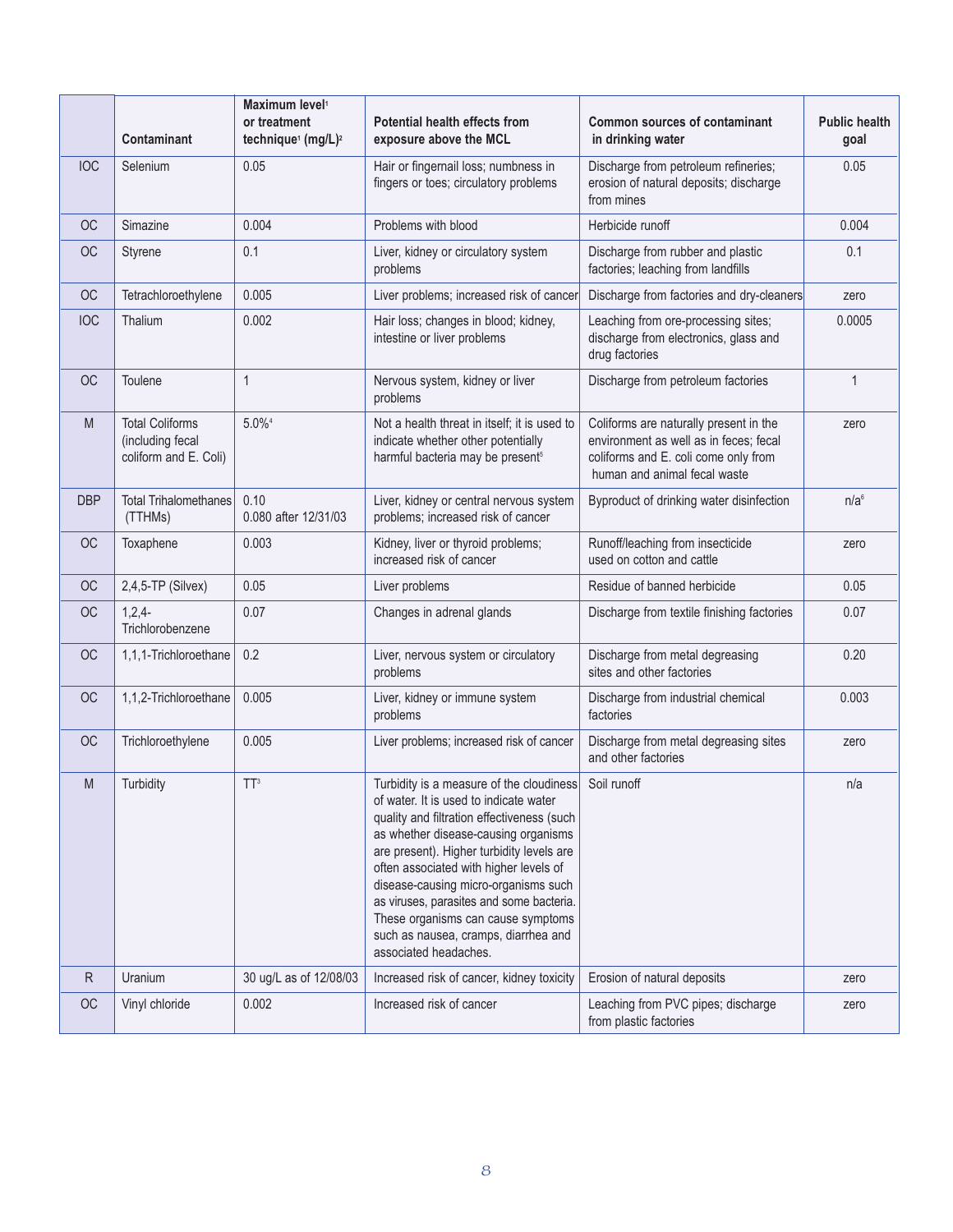|           | Contaminant       | Maximum level <sup>1</sup><br>or treatment<br>technique <sup>1</sup> (mg/L) <sup>2</sup> | <b>Potential health effects from</b><br>exposure above the MCL   | Common sources of contaminant<br>in drinking water                       | Public health<br>qoal |
|-----------|-------------------|------------------------------------------------------------------------------------------|------------------------------------------------------------------|--------------------------------------------------------------------------|-----------------------|
| M         | Viruses (enteric) | TT <sup>3</sup>                                                                          | Gastrointestinal illness (such as<br>diarrhea, vomiting, cramps) | Human and fecal waste                                                    | zero                  |
| <b>OC</b> | Xylenes (total)   | 10                                                                                       | Nervous system damage                                            | Discharge from petroleum factories;<br>discharge from chemical factories |                       |

#### **NOTES**

**Definitions** 

- Maximum Contaminant Level Goal (MCLG) the level of a contaminant in drinking water below which there is no known or expected risk to health. MCLGs allow for a margin of safety and are nonenforceable public health goals.
- Maximum Contaminant Level (MCL) The highest level of a contaminant allowed in drinking water. MCLs are set as close to MCLGs as feasible using the best available treatment technology and taking cost into consideration. MCLs are enforceable standards.
- Maximum Residual Disinfectant Level Goal (MRDLG) The level of a drinking water disinfectant below which there is no known or expected health risk. MRDLGs do not reflect the benefits of the use of disinfectants to control microbial contaminants.
- Maximum Residual Disinfectant Level (MRDL) The highest level of a disinfectant allowed in drinking water. There is convincing evidence that it is necessary to add a disinfectant to control microbial contaminants.
- Treatment Technique (TT) A required process intended to reduce the level of a contaminant in drinking water.
- <sup>2</sup> Units are in milligams per liter (mg/L) unless otherwise noted. Milligrams per liter are equivalent to parts per million (ppm).
- <sup>3</sup> EPA's surface water treatment rules require systems using surface water or ground water under the direct influence of surface water to (1) disinfect their water and (2) filter their water or meet criteria for avoiding filtration so that the following contaminants are controlled at the following levels:
	- *Cryptosporidium* (as of January 1, 2002, for systems serving >10,000 and January 14, 2005, for systems serving < 10,000) 99% removal.
	- •*Giardia lambia:* 99.9% removal/inactivation.
	- Viruses: 99.9% removal/inactivation.
	- *Legionella:* No limit, but EPA believes that if *Giardia* and viruses are removed/inactivated. *Legionella* will also be controlled.
	- Turbidity: At no time can turbidity (cloudiness of water) go above 5 nephelometric turbidity units (NTU); systems that filter must ensure that the turbidity go no higher than 1 NTU (0.5 NTU for conventional or direct filtration) in at least 95% of the daily samples in any month. As of January 1, 2002, for systems servicing >10,000 and January 14, 2005, for systems servicing <10,000 turbidity may never exceed 1 NTU, and must not exceed 0.3 NTU in 95% of daily samples in any month.
	- HPC: no more than 500 bacterial colonies per milliliter.
	- Long Term 1 Enhanced Surface Water Treatment (Effective date: January 14, 2005); Surface water systems or (GWUDI) systems serving fewer than 10,000 people must comply with the applicable Long Term 1 Enhanced Surface Water Treatment Rule provisions (such as turbidity standards, individual filter monitoring, *Cryptosporidium* removal requirements, updated watershed control requirements for unfiltered systems).
	- Filter Backwash Recycling: The Filter Backwash Recycling Rule requires systems that recycle to return specific recycle flows through all processes of the system's existing conventional or direct filtration system or at an alternate location approved by the state.
- <sup>4</sup> No more than 5.0% samples total coliform-positive in a month. (For water systems that collect fewer than 40 routine samples per month, no more than one sample can be total coliform-positive per month.) Every sample that has total coliform must be analyzed for either fecal coliforms or *E. coli*. If two consecutive TC-positive samples, and one is also positive for *E. coli* coliforms, systems has an acute MCL violation.

<sup>5</sup> Fecal coliform and *E. coli* are bacteria whose presence indicates that the water may be contaminated with human or animal wastes. Disease-causing microbes (pathogens) is these wastes can cause diarrhea, cramps, nausea, headaches, or other symptoms. These pathogens may pose a special health risk for infants, young children, and people with severely compromised immune systems.

- <sup>6</sup> Although there is no collective MCLG for this contaminant group, there are individual MCLGs for some of the individual contaminants.
	- Halaocetic acids: dichloroacetic acid (zero), trichloroacetic acid (0.3 mg/L)
	- Trihalomethanes: bromodichloromethane (zero); dibromochloromethane (0.06 mg/L).
- $<sup>7</sup>$  Lead and copper are regulated by a Treatment Technique that requires systems to control the corrosiveness of their water. If more than 10% of tap water samples</sup> exceed the action level, water systems must take additional steps. For copper, the action level is 1.3 mg/L, and for lead is 0.015 mg/L.
- <sup>8</sup> Each water system must certify, in writing, to the state (using third-party or manufacturers certification), that when it uses acrylamide and/or epichlorohydrin to treat water, the combination (or product) of dose and monomer level does not exceed the levels specified, as follows: Acrylamide=0.05% dosed at 1 mg/L (or equivalent); Epichlorohydrin=0.01% dosed at 20 mg/L (or equivalent).

Source: Environmental Protection Agency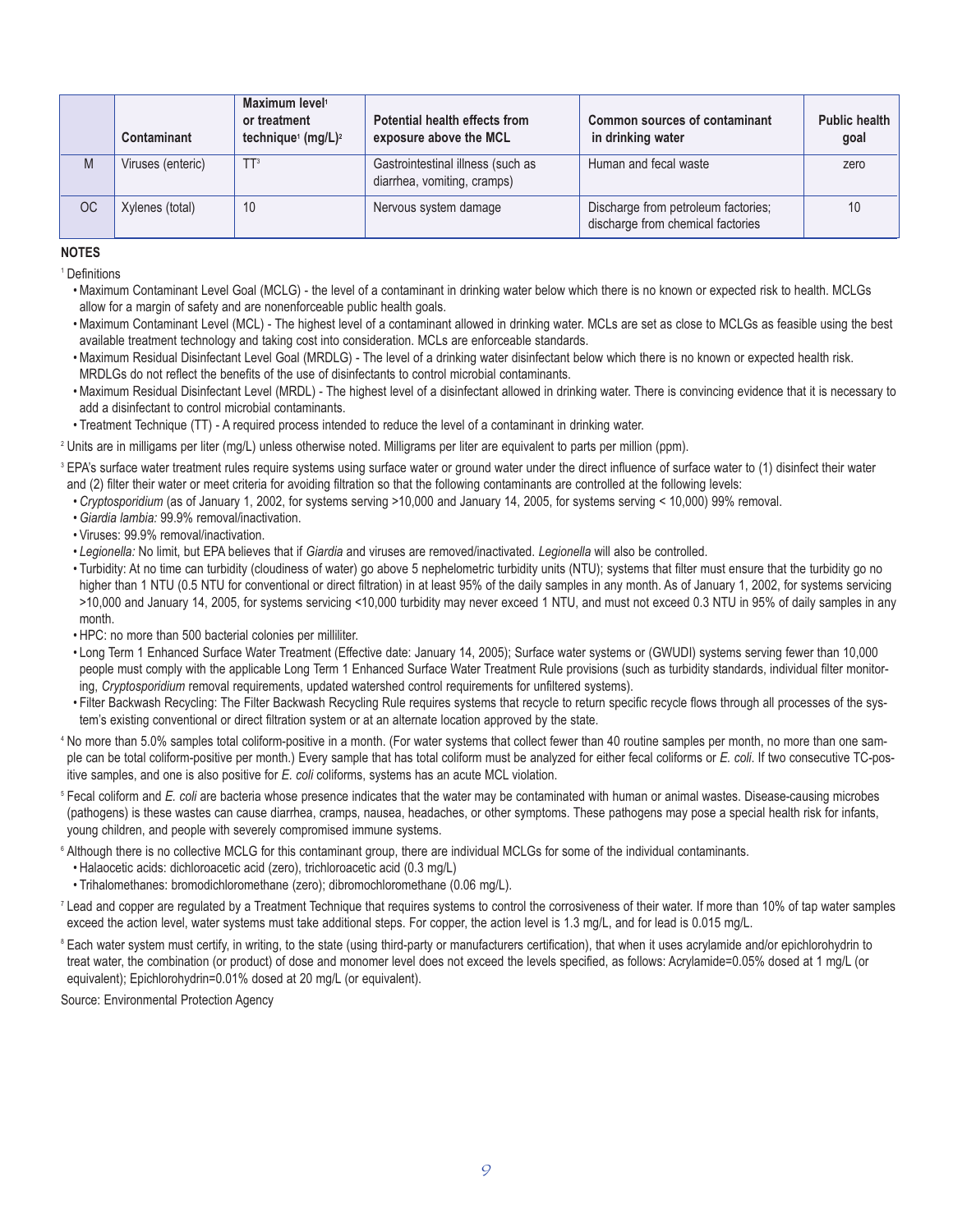#### **Table 2. Secondary Standards for Drinking Water in the United States.**

National secondary Drinking Water Standards are nonenforceable guidelines regulating contaminants that may cause cosmetic effects (such as skin or tooth discoloration) or aesthetic effects (such as taste, odor or color) in drinking water. The EPA recommends secondary standards to water systems but does not require systems to comply. However, states may choose to adopt them as enforceable standards.

| Contaminant                  | <b>Secondary Standard</b> |
|------------------------------|---------------------------|
| Aluminum                     | 0.05 to 0.2 mg/L          |
| Chloride                     | 250 mg/L                  |
| Color                        | 15 (color units)          |
| Copper                       | $1.0$ mg/L                |
| Corrosivity                  | noncorrosive              |
| Fluoride                     | 2.0 mg/L                  |
| <b>Foaming Agents</b>        | $0.5$ mg/L                |
| Iron                         | $0.3$ g/L                 |
| Manganese                    | $0.05$ mg/L               |
| Odor                         | 3 threshold odor number   |
| рH                           | $6.5 - 8.5$               |
| Silver                       | $0.10$ mg/L               |
| Sulfate                      | 250 mg/L                  |
| <b>Total Dissolved Salts</b> | 500 mg/L                  |
| Zinc                         | 5 mg/L                    |

Source: Environmental Protection Agency, Office of Water, June 2003

## For more information

*EPA Drinking Water and Health What You Need to Know*, EPA 816-K-99-001, October 1999, United States Environmental Protection Agency, Office of Water, Washington, D.C.

*Water On Tap: A Consumer's Guide to the Nation's Drinking Water*, EPA-815-K-97-002, July 1997, United States Environmental Protection Agency, Office of Water, Washington, D.C.

# Acknowledgments

Guidance and assistance was provided by the Texas Groundwater Protection Committee and the Texas Commission on Environmental Quality. The effort was partially funded by the U. S. Environmental Protection Agency.